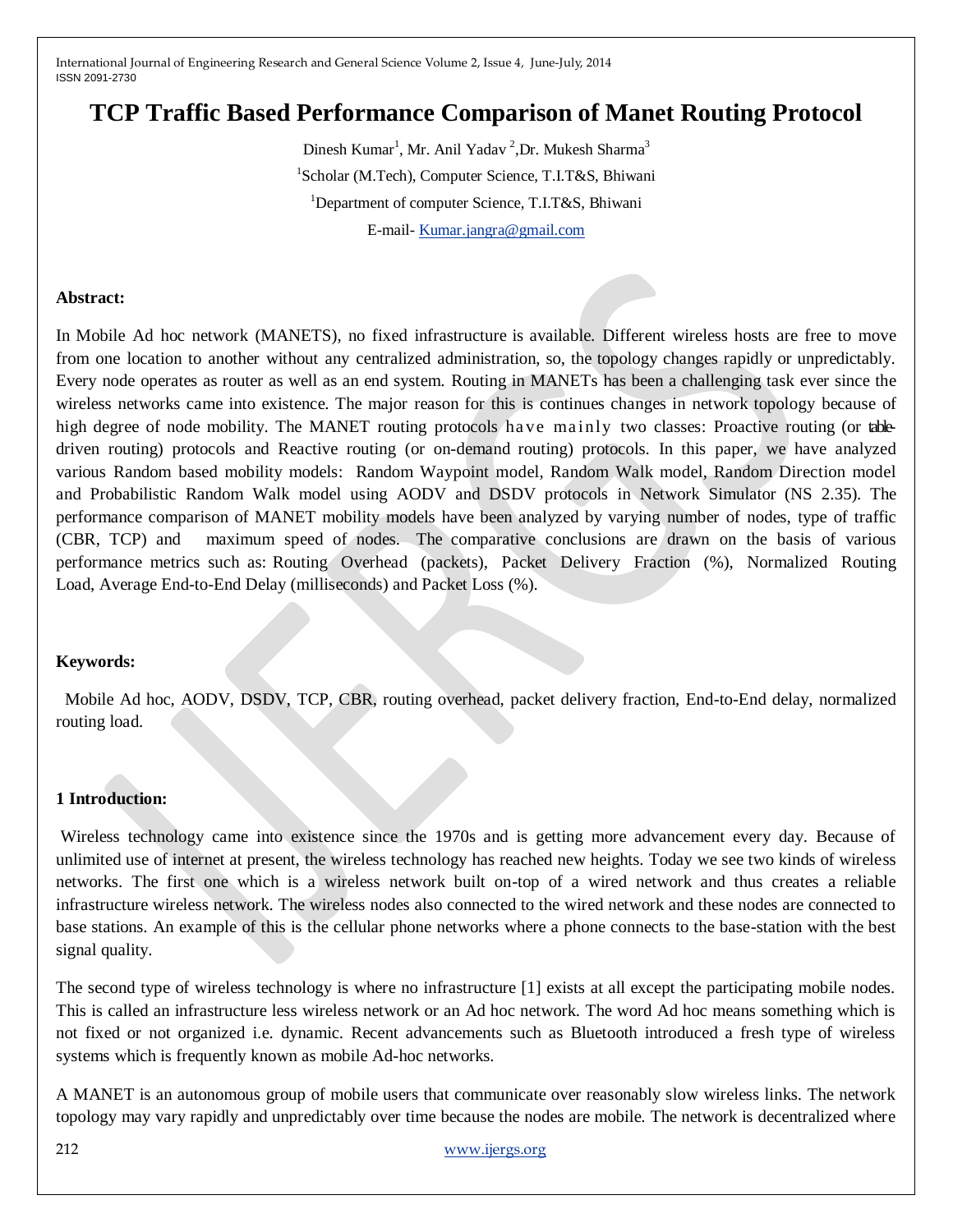all network activity, including discovering the topology and delivering messages must be executed by the nodes themselves. Hence routing functionality will have to be incorporated into the mobile nodes. Mobile ad hoc network is a collection of independent mobile nodes that can communicate to each other via radio waves. The mobile nodes can directly communicate to those nodes that are in radio range of each other, whereas others nodes need the help of intermediate nodes to route their packets. These networks are fully distributed, and can work at any place without the aid of any infrastructure. This property makes these networks highly robust.

In late 1980, within the Internet [1] Engineering Task Force (IETF) a Mobile Ad hoc Networking (MANET) Working Group was formed to standardize the protocols, functional specification, and to develop a routing framework for IP-based protocols in ad hoc networks. There are a number of protocols that have been developed since then, basically classified as Proactive/Table Driven and Reactive/On-demand Driven routing protocols, with their respective advantages and disadvantages, but currently there does not exist any standard for ad hoc network routing protocol and the work is still in progress. Therefore, routing is one of the most important issues for an ad hoc network to make their existence in the present world and prove to be divine for generations to come. The area of ad hoc networking has been receiving increasing attention among researchers in recent years. The work presented in this thesis is expected to provide useful input to the routing mechanism in ad hoc Networks.

### **2 Protocol Descriptions**

### 2.1 Ad hoc On Demand Distance Vector (AODV)

AODV routing algorithm is a source initiated, on demand driven, routing protocol. Since the routing is "on demand", a route is only traced when a source node wants to establish communication with a specific destination. The route remains established as long as it is needed for further communication. Furthermore, another feature of AODV is its use of a "destination sequence number" for every route entry. This number is included in the RREQ (Route Request) of any node that desires to send data. These numbers are used to ensure the "freshness" of routing information. For instance, a requesting node always chooses the route with the greatest sequence number to communicate with its destination node. Once a fresh path is found, a RREP (Route Reply) is sent back to the requesting node. AODV also has the necessary mechanism to inform network nodes of any possible link break that might have occurred in the network.

2.2 Destination Sequenced Distance Vector (DSDV)

The Destination Sequenced distance vector routing protocol is a proactive routing protocol which is a medications of conventional Bellman-Ford routing algorithm. This protocol adds a new attribute, sequence number, to each route table entry at each node. Routing table is maintained at each node and with this table; node transmits the packets to other nodes in the network. This protocol was motivated for the use of data exchange along changing and arbitrary paths of interconnection which may not be close to any base station.

### **3 Simulation**

Both routing techniques were simulated in the same environment using Network Simulator (ns-2). Both AODV and DSDV were tested by the traffic i.e. TCP. The algorithms were tested using 50 nodes. The simulation area is 1000m by 1000m where the nodes location changes randomly. The connection used at a time is 30. Speed of nodes varies from 1m/s to 10m/s. by using TCP traffic we calculate performance of these two protocols for different random based mobility model. i.e.:

213 [www.ijergs.org](http://www.ijergs.org/) Random Waypoint (RWP)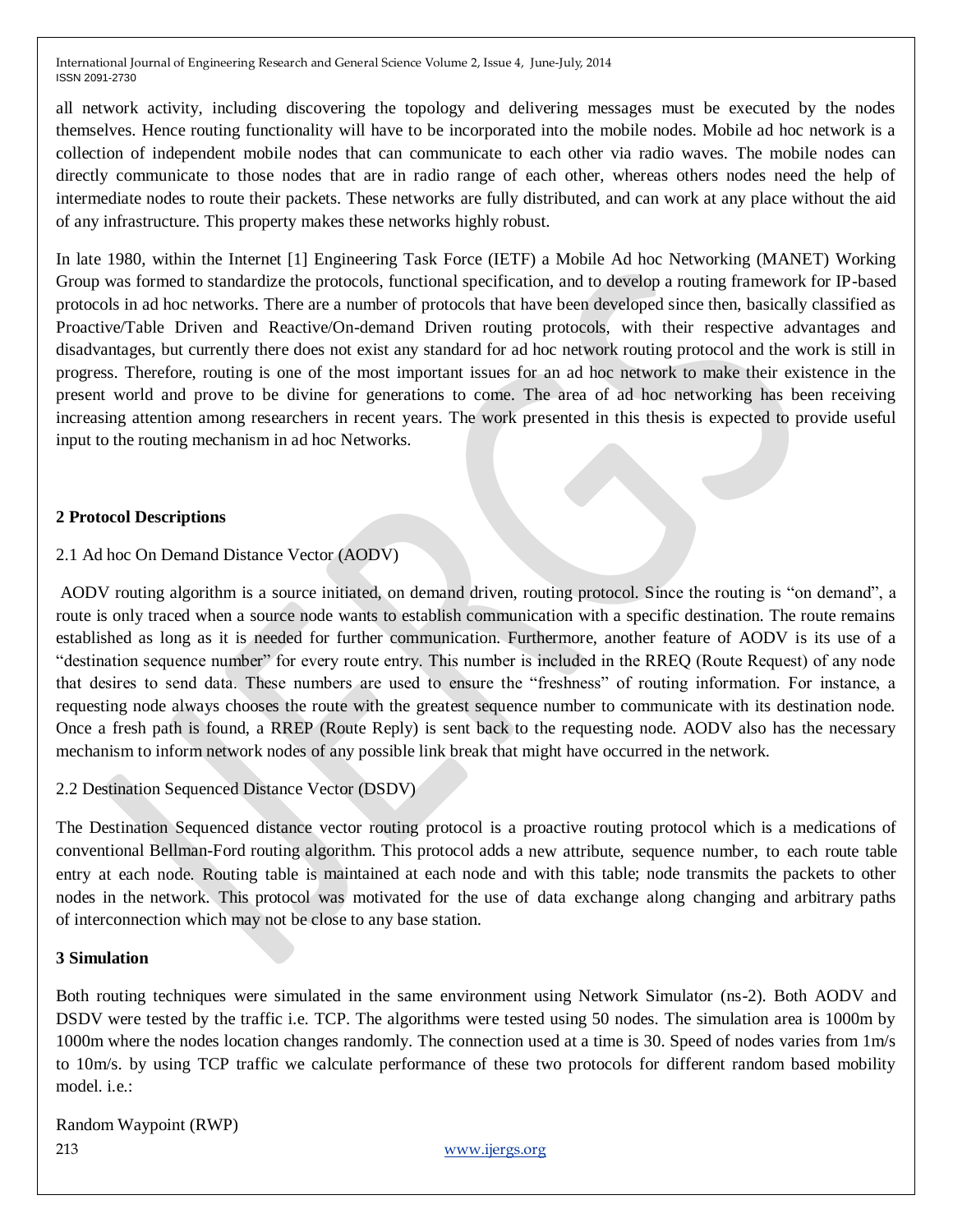Random walk(RW)

Random direction(RD)

Prob. Random Walk(PRW)

## **4 Simulation result**

The results of our simulation will be presented in this section. First we will discuss the results of both AODV & DSDV protocol for different matrices and after that we make the comparison between the two protocols.

## **4.1 AODV Result**





Fig 1 Routing Overhead vs. Speed of Nodes

From fig. 1 we conclude that every mobility model is suffering from more variations in routing overhead with increase in mobility. Random Waypoint model is generating minimum overhead packets for every type of mobility while Prob. Random Walk is generating highest routing load during transfer of data packets from source node to destination node.

4.1.2 Packet Delivery Fraction (%)



214 [www.ijergs.org](http://www.ijergs.org/)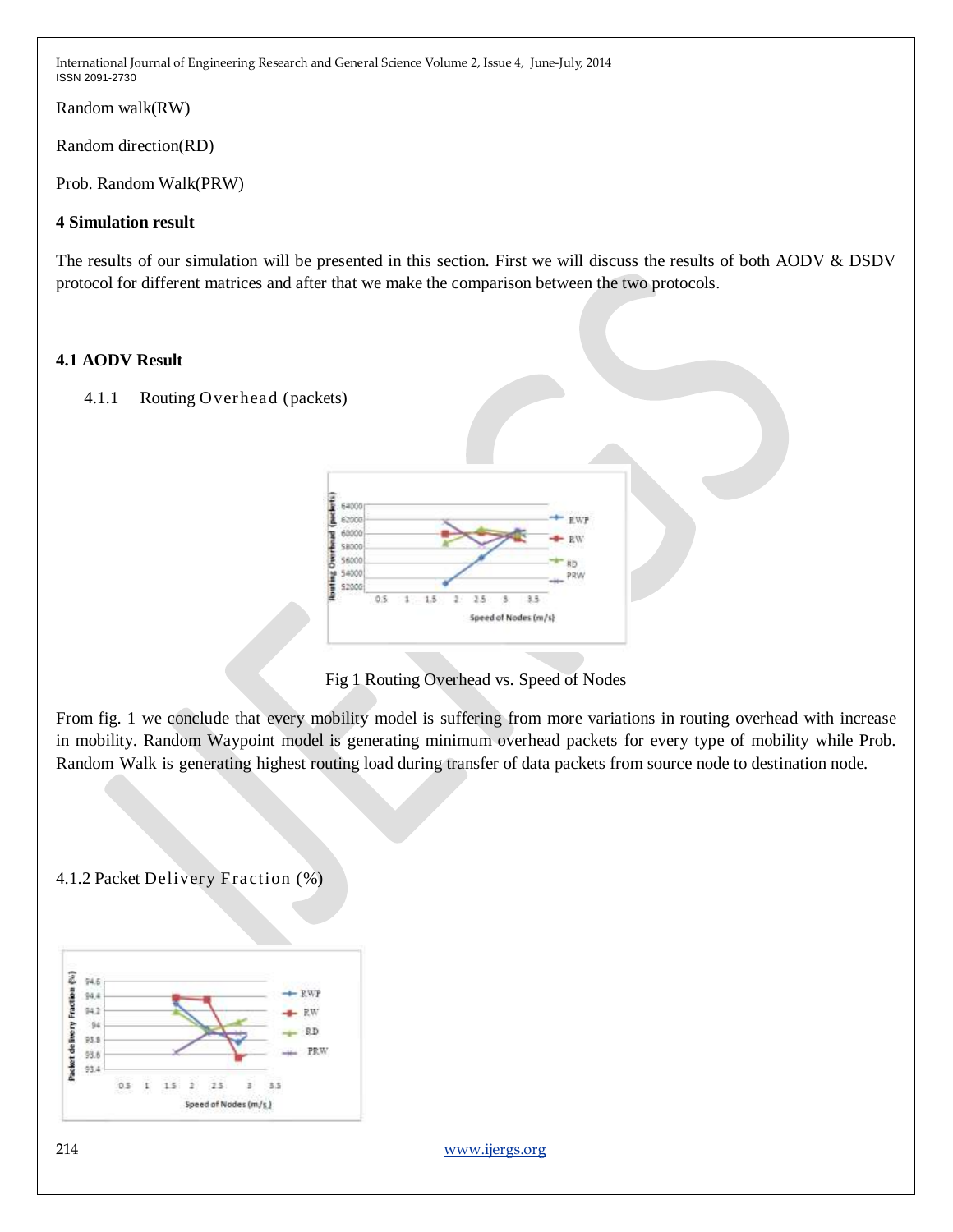Fig 2 Packet Delivery Fraction vs. Speed of Nodes

Fig. 2 shows that for AODV protocol and TCP traffic, Random Walk model is giving better performance at low speed. At high speed, Random Direction model is better from other models.

### 4.1.3 Normalized Routing Load



Fig 3 normalized Routing Load vs. Speed of Nodes

Fig. 3 indicates that for AODV protocol with TCP traffic, Random Waypoint model is generating minimum routing packets for transmission of data packets at all speeds. Random Direction is generating higher routing loads.

### 4.1.4 Average End-to-End Delay



Fig 4 End-to-End Delay vs. Speed of Nodes

Fig. 4 for AODV protocol with TCP traffic, Prob. Random Walk model is giving better performance by taking minimum time to transmit the data packets up to destination for high and lower speeds. As the speed increases, Random Walk model performance degrades very much and suffers from highest delay.

4.1.5 Packet Loss (%).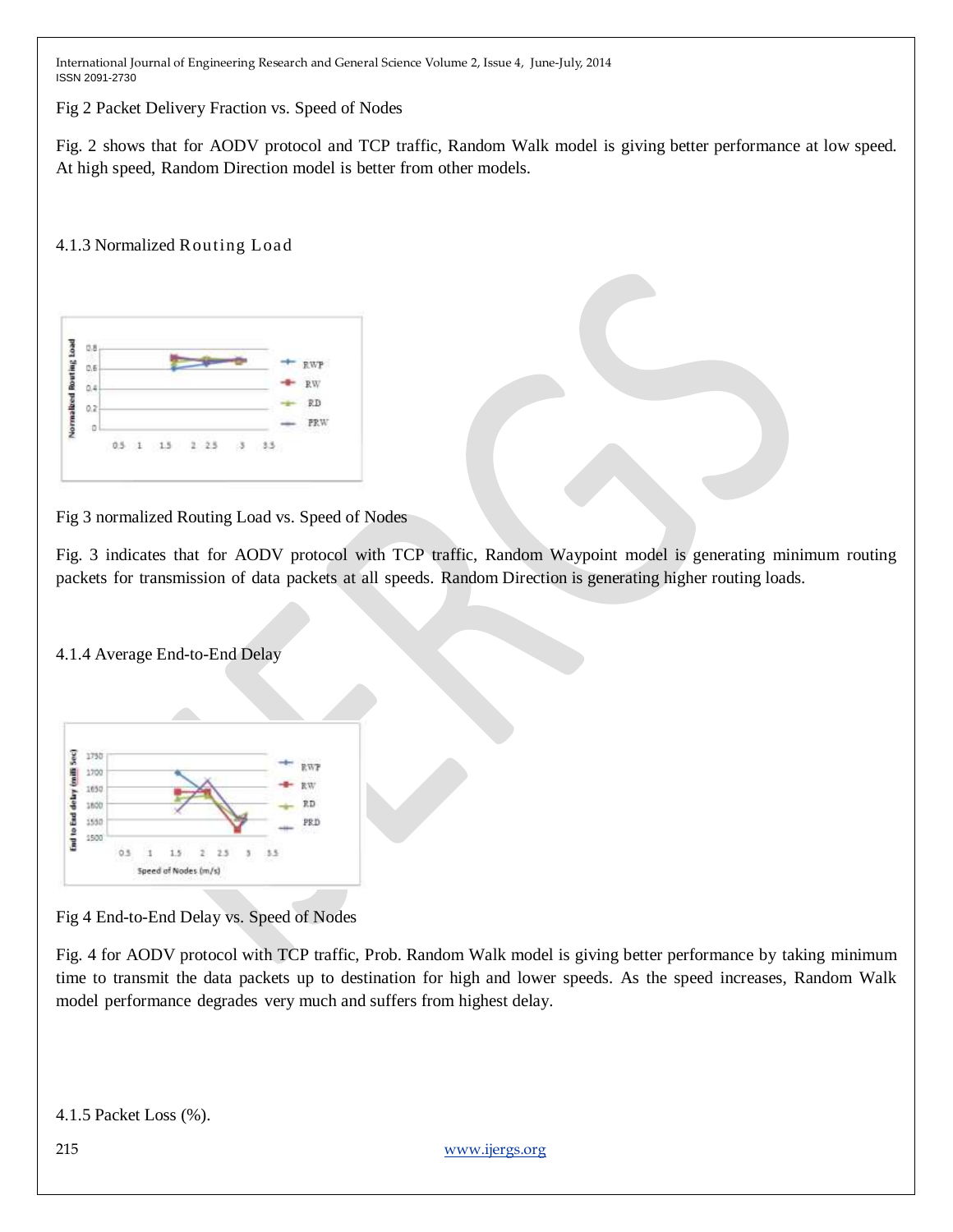

Fig 5 Packet Loss vs Speed of Nodes

Fig. 5 for AODV protocol, TCP traffic, Random Walk model is performing better at low speeds. At higher speed, Random Direction model is having minimum packet loss as compared to another mobility models. While Random Walk model is performing poor with increase in speed.

4.2 DSDV Result

4.2.1 Routing Overhead (packets)

| 6000 |     |                |    |   |     |     | - RWP |
|------|-----|----------------|----|---|-----|-----|-------|
| 5000 |     |                |    |   |     |     |       |
| 000  |     |                |    |   |     |     | RW    |
| 3000 |     |                |    |   |     |     | RD    |
| 2000 |     |                |    |   |     |     |       |
| 1000 |     |                |    |   |     |     | PRW   |
| w    | o's | $\mathfrak{t}$ |    | ï | 2.5 |     |       |
|      |     |                | л, |   |     | 5.5 |       |

Fig 6 Routing Overhead vs. Speed of Nodes

Fig. 6 indicates that there are fewer variations in routing overhead for DSDV with the change in the mobility of nodes for all models as compared to AODV protocol. Random Walk is showing minimum overhead at 1.5 m/s and 3 m/s speeds. Random direction is giving betterperformance at 2 m/s and 2.5 m/s.

4.2.2 Packet Delivery Fraction (%)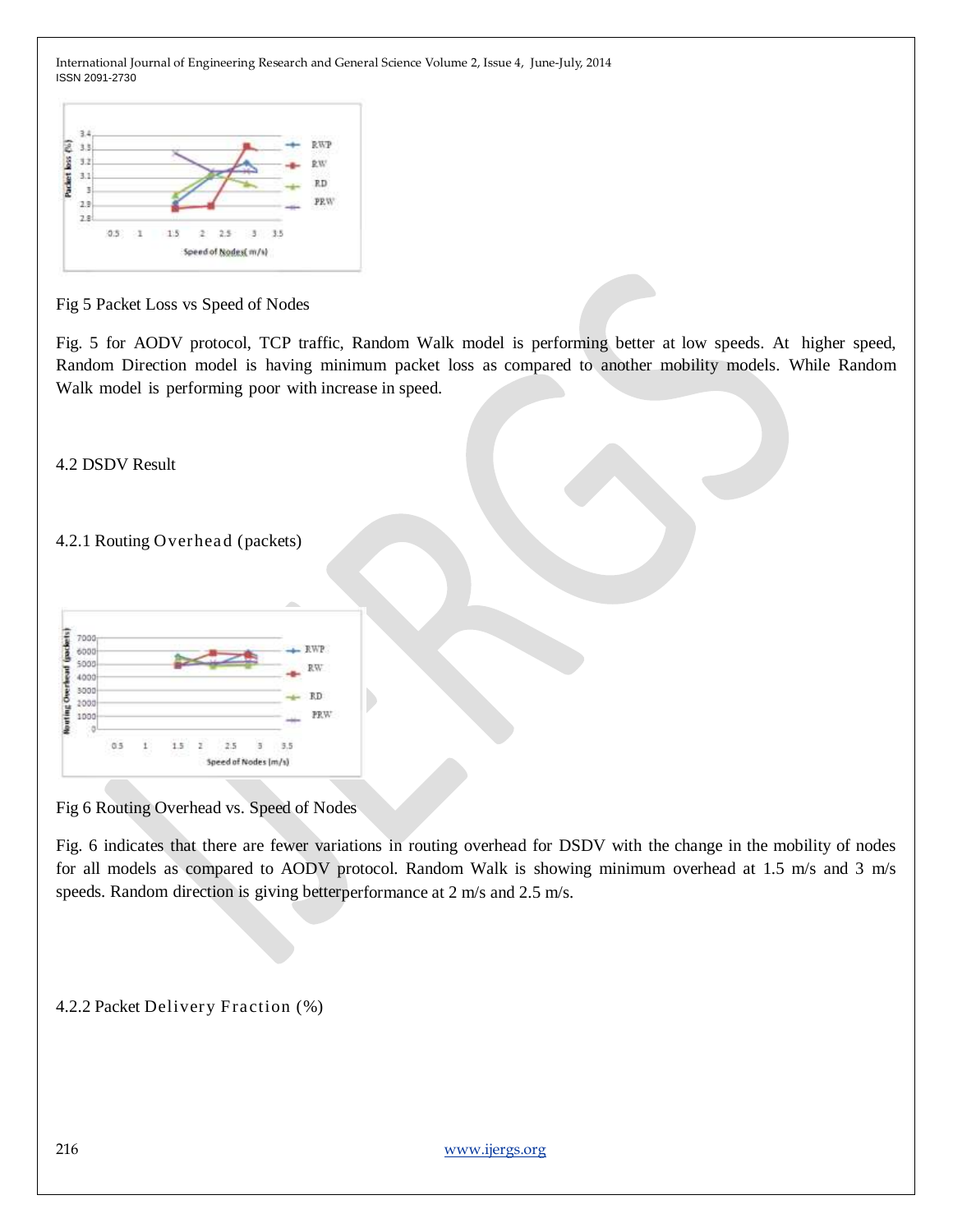

Fig 7 Packet Delivery Fraction vs. Speed of Nodes

Fig. 7 shows that for DSDV protocol with TCP traffic, Random Direction model is performing better at low speed with maximum packet delivery. Random Walk is good forhigh speeds.

4.2.3 Normalized Routing Load

| £  |  |  |                |   |     | RW <sup>-</sup> |
|----|--|--|----------------|---|-----|-----------------|
|    |  |  |                |   |     |                 |
| 92 |  |  |                |   |     | 9D              |
|    |  |  |                |   |     | PRW             |
|    |  |  | Speed of Nodes | ి | 3.3 |                 |

Fig 8 normalized Routing Load vs. Speed of Nodes

Fig. 8 shows that for DSDV protocol with TCP traffic, at speed 1.5 m/s and 3 m/s, Random Walk is generating minimum routing load. Random Direction model is performingbetter at the speed of 2 m/s and 2.5 m/s with generating minimum routing packets.

4.2.4 Average End-to-End Delay



217 [www.ijergs.org](http://www.ijergs.org/)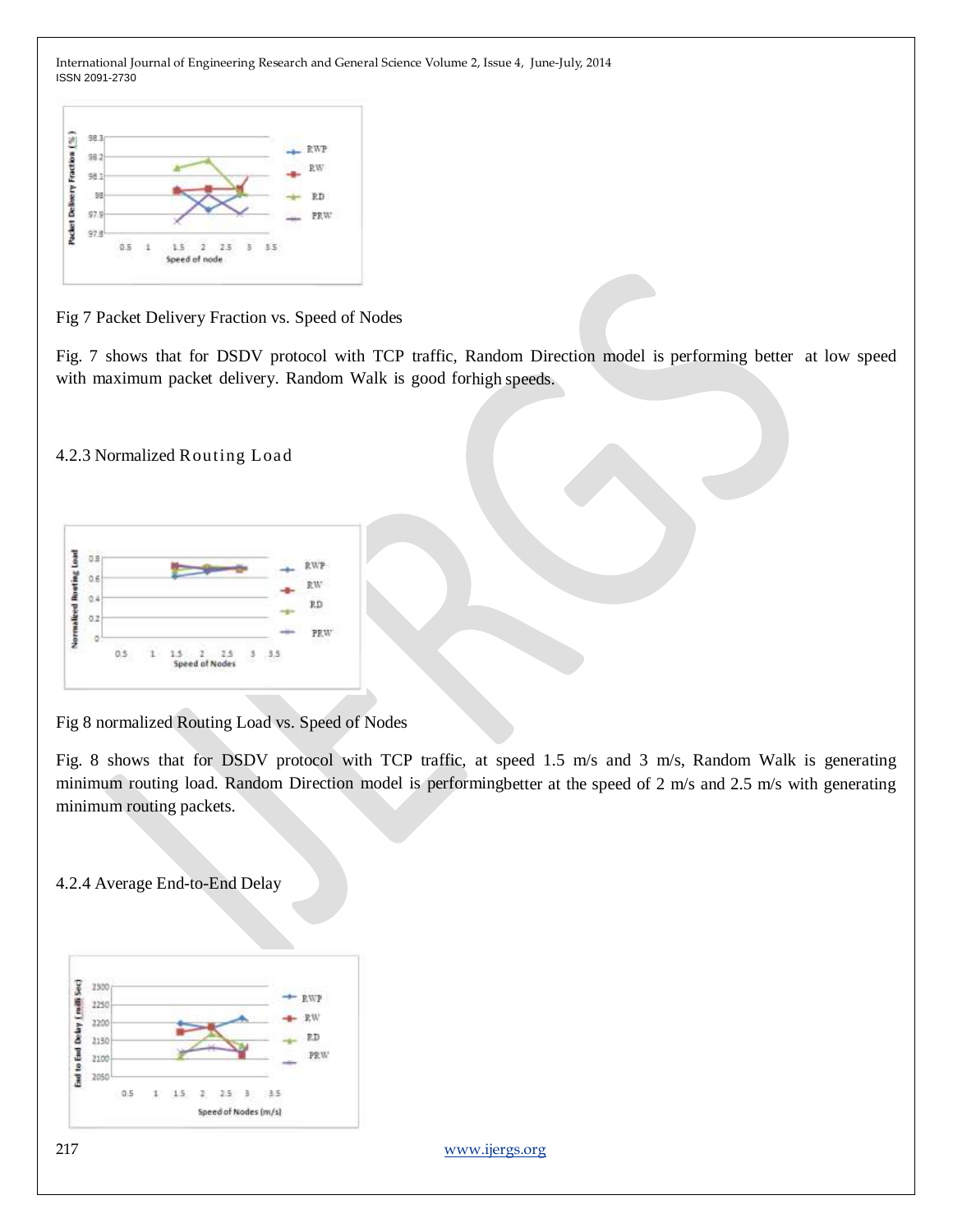Fig 9 End-to-End Delay vs. Speed of Nodes

Fig. 9 for DSDV protocol, TCP traffic, end-to-end delay is more for every model as compared to above protocol. Here, Random Direction model is performing better for low and high speeds. Here also, Random Walk model is performing very poor. It takes highest time tosend data packets from one end to another end.

4.2.5 Packet Loss (%).

| O.B |     |  |              |  |                                |
|-----|-----|--|--------------|--|--------------------------------|
|     |     |  |              |  | $H.\Phi$<br>R                  |
|     |     |  |              |  |                                |
| 6   |     |  |              |  | RD.                            |
|     |     |  |              |  |                                |
|     |     |  |              |  |                                |
| Ū   |     |  |              |  |                                |
|     | 0.5 |  |              |  |                                |
|     | 8   |  | $1 \t15 \t2$ |  | 3, 3.5<br>Speed of Nodes (m/s) |

Fig 10 Packet Loss vs Speed of Nodes

Fig. 10 for DSDV protocol, TCP traffic; we have very less packet loss as compared to AODV. Random Direction is having minimum packet loss at low speed while at high speed; Random Walk is performing better by minimum packet losses.

# **5 Comparison & Conclusion:**

The comparison of both Protocols for different random access method is shown in following of table:



In both Protocol i.e. AODV & DSDV Random Walk model have the best performance as the Random Walk model have better result shown in table.

218 [www.ijergs.org](http://www.ijergs.org/)